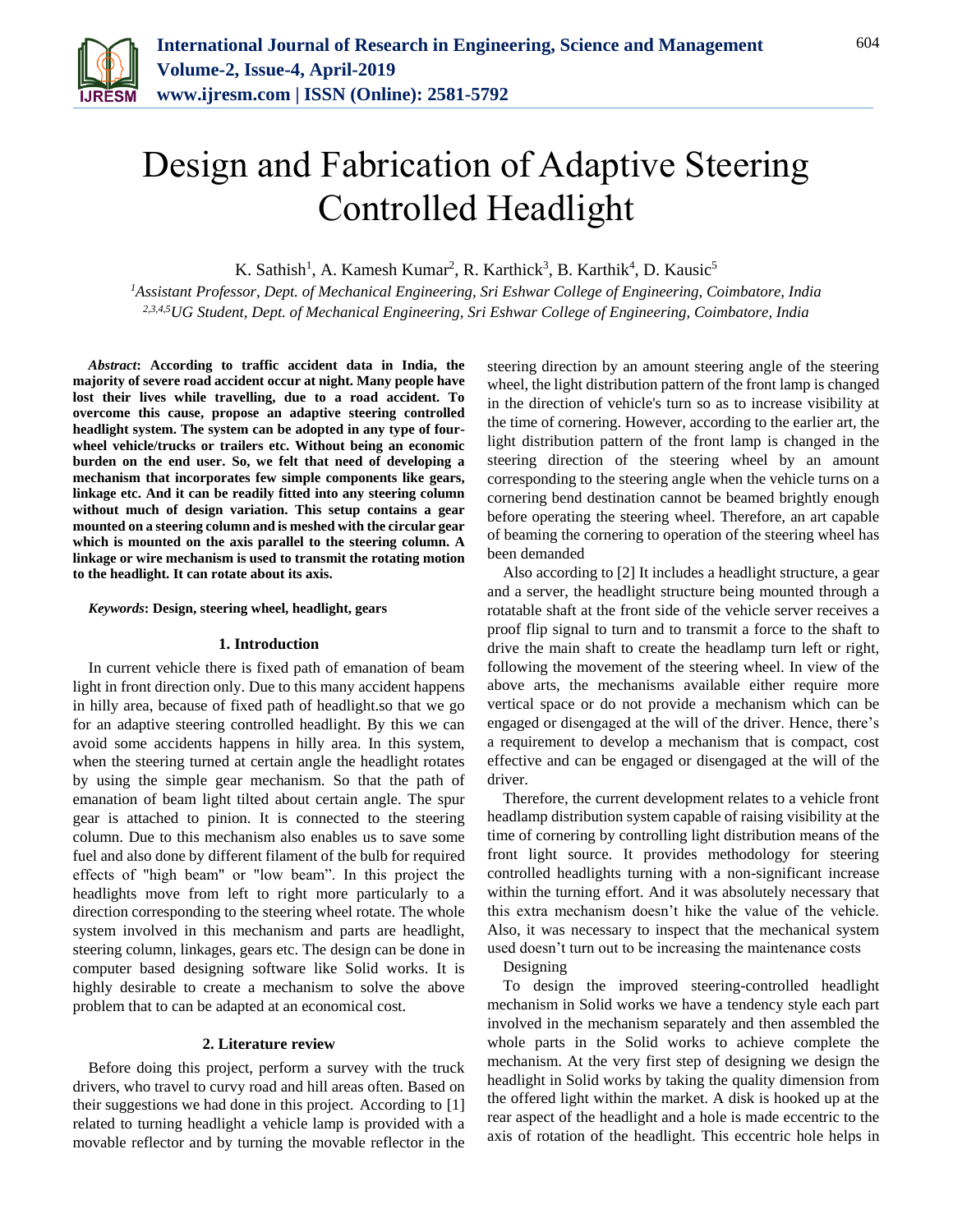

rotation of headlight in leftward or rightward.

Then Steering Column is designed and a spur gear is mounted on the steering wheel to transmit the motion of rotation of wheel to the headlight with the help of semi-circular spur gear and the linkage mechanism. The spur gears are used because of simple structure design, high power transmission at low rpm and reliability when the power is to be transmitted in parallel axis. Also the axis of rotation of spur gear mounted on steering column is parallel to the axis of rotation of semicircular spur gear.

Then the semi-circular spur gear is designed which is in mesh with the spur gear mounted on the steering wheel. It is used because to rotate the headlights up to extreme left or extreme right position only half of the gear profile is sufficient and if full gear is used then it would add unnecessarily weight to the improved steering control mechanism.

Then the linkage is designed according to the length offered between steering column and therefore the light. The linkages are of 2 types one is solid and the other one is slotted. One the linkage is made slotted because during the rotation of headlight the length of linkage first increases and then decreases and then increases. Additionally, slotted mechanism provides a sleek movement with the rotation of semi-circular spur gear and rotates the headlight accordingly to the desired left or right position.



Fig. 1. Complete assembly model

| Table 1      |              |          |
|--------------|--------------|----------|
| Design table |              |          |
| Parameters   | No. of teeth | Diameter |
| Spur gear    | 72           | 144      |
| Pinion       | 18           | 36       |

# **3. Fabrication**

As the wheel rotates, the gear mounted on steering column also rotates and the rotation is further transferred to the spur gear due to meshing of spur gear with steering column gear. At the initial stage the headlight is at mean position and the pivot point of the gears moves in the slotted plate. At the mean position the pin is at the midpoint of the slot and with the movement of headlight towards extreme left or right position, the pin also transverses the distance away from the mean position of pin in the slot. Now when the spur gear rotated the linkage attached to the spur gear also rotates and it helps to transmit the motion to the headlight. If the steering wheel is rotated clockwise then spur gear rotate in anticlockwise

direction. Then the left side linkage will pull the headlight and this will result in the rotation of headlight in leftward in the same way the headlight is rotate in the rightward direction.

Additionally, one among the ideas behind the steering control headlight is the voluntary engaging and disengaging of the headlight with the steering column at the drivers will. This makes the mechanism more versatile and contributes significant advantages over the previously designed mechanisms. During engaging the pivot moves inside the curved path over the guide plate which makes the spur gear to move towards steering column gear and get mesh with it. Engaging mechanism is advantageous on terrain having sharp turns such as hilly areas in night where visibility at turns will contribute significant part to the overall safety.

## *A. Calculation*

Total angle turned by headlight  $=180^\circ$ Total angle made by steering wheel= $720^\circ$ Steering ratio=720÷180=4 Let min no teeth on steering column gear=18 No of teeth on other gear=72 Let module of gear=2mm Now, using m=d/T Diameter of steering column gear=36mm Diameter of circular gear=144mm

#### **4. Conclusion**

This paper has bestowed the "Development of an adaptive steering controlled headlight for low value vehicles" in which the headlights rotates with a same angle like which the front wheel of the vehicle rotates by the rotation the steering wheel. The linkage mechanism of steering controlled light proved to be cost effective choice which might be employed in vehicles especially in heavy duty vehicles to transmit the rotation motion of the steering wheel to the headlights once the mechanism is engaged. It additionally increases the safety of drivers likewise as passengers by providing appropriate field of view during ride in night and hilly areas which consists of frequent sharp turns. Moreover, other existing mechanisms for steering controlled headlight such as electrically controlled mechanism, adaptive headlight mechanism it is simple, economical and can be easily customized for the any king of vehicles. Unlike other available systems it does not require any external source for power for its commencement, only a little effort is applied to interact the system by using lever mechanism.

The mechanism consist a gear mounted on the steering column and a spur gear is mounted on an axis parallel to the steering column to mesh with the steering gear. A linkage is employed to transmit the rotary movement of steering wheel to the turnable headlight by meshing the two gears.

### **References**

[1] Alexander, G. J. and Lunen Feld, H. (1990), "A users' guide to positive guidance, third ed.," Report No. FHWASA-90-017, U.S. Department of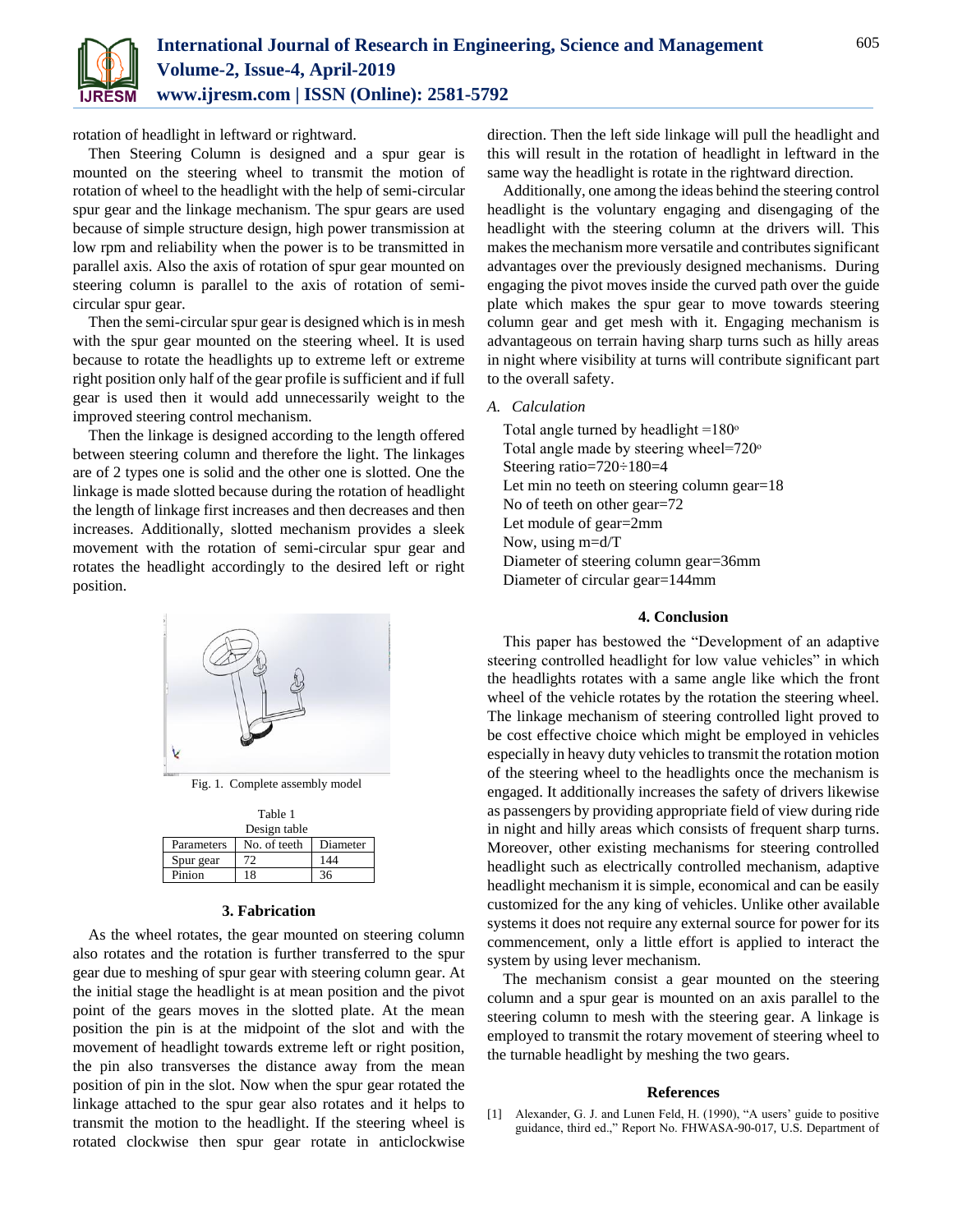Transportation, Federal Highway Administration, Washington, DC pp. 1– 39.

- [2] D. Neunzig and R. Lachmayer, "Lighting and Driver Assistances Systems for ImprovingVehicle Safety," ATZ Worldwide 6/2002, Vol. 104, pp 13- 17.
- [3] M. Hamm, Adaptive Lighting Functions History and Future-Performance Investigations and Field Test for User's Acceptance, SAE Technical Paper #2002-01-0526. (E) (2002).
- [4] Gunnar D. Jenssen, Cato A. Bjørkli, Kristian Sakshaug and Terje Moen, Behavioural Adaptation to Adaptive Front Lighting Systems (AFS): A Six Day Driving Simulator Study, 01155244, Proceedings of The 14th World Congress On Intelligent Transport Systems, Beijing, October (2007).
- [5] T. Hara, T. Kuramochi, M. Ayama, S. Kojima and T. Sato, Evaluation of AFS from Driver's Point of View, Proceedings of PAL 2001 - Progress in Automobile Lighting, Held Laboratory of Lighting Technology, Publisher: Herbert utz verlaggmbh, 389675-971-x, 8, 397-402 (2001).
- [6] M. Grimm, Improved Night Time Visibility for Drivers Through Dynamic Bend Lighting, Proceedings of Pal 2001 - Progress in Automobile Lighting, Held Laboratory of Lighting Technology, 8, 3- 89675-971- (2001).
- [7] Varghese, Cherian, Shankar and Umesh, Passenger Vehicle Occupant Fatalities by Day and Night – A Contrast, Traffic Safety Facts, Research Note (DOT HS 810 637) (NHTSA's National Center for Statistics and Analysis, May (2007)
- [8] Manisha Ruikar, National Statistics of Road Traffic Accidents in India, J. Orthopaedics, Traumatol. Rehabilitation, 6, 1-6 (2013).
- C. Xue-mei, W. Zhong-hua and G. Li, Study on Drivers' Behaviour Under Emergency Situations, (School of Mechanical and Vehicular Engineering, Beijing Institute of Technology, Beijing 100081, China; Traffic Engineering Key Lab of Beijing, Beijing University of Technology, Beijing 100022, China), [J], J. Beijing Uni. Technol., 05 (2007).
- [10] M. Hamm, System Strategies for Adaptive Lighting Systems, Proceedings of PAL Progress in Automobile Lighting, Held Laboratory of Lighting Technol. Sept. 8 (2001).
- [11] N. Laxmi, B. Anil Kumar and D. Kiran Varma, Design and Fabrication of a Steering Controlled Headlights in Automobile, Int. J. Magazine Engg. Technol. Manage. Res., 2(7) (2015).
- [12] A. Thirugnanam, Praphulds and Lenin Rakesh, Design and Fabrication of Rack and Pinion Lift, Middle-East J. Sci. Res., 20(6), 744-748 (2014).
- [13] M. Ikegaya and M. Ohkawa, Study of Distribution Control Methods for AFSPAL, (J), 10, 426-439 (2003). 15. S. McLaughlin, J. Hankey, C. Green and M. Larsen, Discomfort Glare Ratings of Swiveling HID Headlamps, USG No. 3774, General Motors North America (NA) (2003).
- [14] Kumar, R. S., Alexis, J., & Thangarasu, V. S. (2017). Optimization of high speed CNC end milling process of BSL 168 Aluminium composite for aeronautical applications. Transactions of the Canadian Society for Mechanical Engineering, 41(4), 609-625
- [15] Kumar, S. R., Alexis, J. S., & Thangarasu, V. S. (2017). Experimental Investigation of Influential Parameters in High Speed Machining of AMS 4205. Asian Journal of Research in Social Sciences and Humanities, 7(2), 508-523.
- [16] Ganeshkumar, S., Thirunavukkarasu, V., Sureshkumar, R., Venkatesh, S., & Ramakrishnan, T. Investigation of wear behaviour of silicon carbide tool inserts and titanium nitride coated tool inserts in machining of en8 steel
- [17] Kumar, S., Alexis, J., & Thangarasu, V. S. (2016). Prediction of machining parameters for A91060 in end milling. Advances in Natural and Applied Sciences, 10(6 SE), 157-164
- [18] Kumar, R. S., Thangarasu, V. S., & Alexis, S. J. (2016). Adaptive control systems in CNC machining processes--a review. Advances in Natural and Applied Sciences, 10(6 SE), 120-130.
- [19] Kumar, S., Alexis, J., & Dhanabalakrishnank. P (2015). Application of ga&ann for the optimization of cutting parameters for end milling operation- a comparison. International Journal of Applied Engineering Research, 10(20), 18092-18107.
- [20] Ramakrishnan, T., & Pavayee Subramani, S. (2018). Investigation of Physico-Mechanical and Moisture Absorption Characteristics of Raw and Alkali Treated New Agave Angustifolia Marginata (AAM) Fiber. Materials Science, 24(1), 53-58.
- [21] Ramakrishnan, T., & Sampath, P. S. (2017). Dry Sliding Wear Characteristics of New Short Agave Angustifolia Marginata (AAM)

Fiber-Reinforced Polymer Matrix Composite Material. Journal of Biobased Materials and Bioenergy, 11(5), 391-399.

- [22] Jeyakumar, R., Sampath, P. S., Ramamoorthi, R., & Ramakrishnan, T. (2017). Structural, morphological and mechanical behaviour of glass fibre reinforced epoxy nanoclay composites. The International Journal of Advanced Manufacturing Technology, 93(1-4), 527-535.
- [23] Ramakrishnan, T., & Sampath, P. S. (2017). Experimental investigation of mechanical properties of untreated new Agave Angustifolia Marginata fiber reinforced epoxy polymer matrix composite material. Journal of Advances in Chemistry, 13(4), 6120-6126.
- [24] Ramamoorthi, R., Jeyakumar.R, & Ramakrishnan,T. (2017). Effect of Nanoparticles on the Improvement of Mechanical Properties of Epoxy Based Fiber – Reinforced Composites - A Review. International Journal for Science and Advance Research in Technology, 3(11), 1251- 1256.
- [25] Ramakrishnan, T., Sampath, P. S., & Ramamoorthi, R. (2016). Investigation of Mechanical Properties and Morphological Study of the Alkali Treated Agave Angustifolia Marginata Fiber Reinforced Epoxy Polymer Composites. Asian Journal of Research in Social Sciences and Humanities, 6(9), 461-472.
- [26] Ramakrishnan, T & Sampath, P.S. (2016). Thermogravimetric Analysis (TGA) and the Effect of Moisture Absorption on the Mechanical Properties of New Agave Angustifolia Marginata 3 Fiber (AAMF) Reinforced Epoxy Polymer Composite Material, International Journal of Printing, Packaging & Allied Sciences, 4(5), 3245-3256. [Global IF: 0.12]
- [27] Ramakrishnan, T., Sathish. K., Sampath, P. S., & Anandkumar, S. (2016). Experimental investigation and optimization of surface roughness of AISI 52100 alloy steel material by using Taguchi method. Advances in Natural and Applied Sciences, 10 (6 SE), 130-138.
- [28] Sathish.K., Ramakrishnan, T., & Sathishkumar, S. (2016). Optimization of turning parameters to improve surface finish of 16 Mn Cr 5 material. Advances in Natural and Applied Sciences, 10(6 SE), 151-157.
- [29] S. Karthik Raja S. Balasubramani, S. Venkatesh, T. Ramakrishnan (2015). Effect of Cryogenic Tempering On Steel, International Journal of Mechanical and Civil Engineering, 2 (6), 98-113.
- [30] Venkatesh, S., & Sakthivel, M. (2017). 'Numerical Investigation and Optimization for Performance Analysis in Venturi Inlet Cyclone Separator', Desalination and Water treatment, Vol. 90, No. 9, pp. 168-179.
- [31] Venkatesh, S., Sakthivel, M., Sudhagar, S, & Ajith Arul Daniel, S. (2018). 'Modification of the cyclone separator geometry for improving the performance using Taguchi and CFD approach', Particulate Science and Technology.
- [32] Venkatesh, S., Bruno Clement, I., Avinasilingam, M., &Arulkumar, E. (2017). "Design of Experiment Technique for Improving the Performance of Stirling Engine", International Research Journal of Engineering and Technology,Vol. 4, No. 5, pp. 62-65.
- [33] Venkatesh, S., Balasubramani, S., Venkatramanan, S., &Gokulraj, L. "Standardization of hpx spool for lead time reduction of string test", Journal of Mechanical and Civil Engineering,Vol. 2, No. 6, pp. 62-79.
- [34] Kousalya Devi, S., Venkatesh, S., &Chandrasekaran. P. (2015). "Performance Improvement of Venturi Wet Scrubber,"Journal of Mechanical and Civil Engineering, Vol. 2, No. 4, pp. 1-9.
- [35] Arunkumar, P., Dhachinamoorthi, P., Saravanakumar, K., &Venkatesh, S. (2014). "Analysis and Investigation of Centrifugal Pump Impellers Using CFD," Engineering Science and Technology: An International Journal, Vol. 4, No. 4, pp. 112-117.
- [36] Dhanabalakrishnan, K. P., Abuthakir, J., Subramanian, R., Venkatesh, S. (2015). "Evaluation of Tensile Properties of Particulate Reinforced Al-Metal Matrix Composites," Engineering Science and Technology: An International Journal, Vol. 5, No. 1, pp. 173-175.
- [37] F. Justin Dhiraviam, V. Naveenprabhu, M. Santhosh," Study the Effects of Solar Assisted Vapour Compression Air Conditioning System for Winter Applications", International Journal for Scientific Research & Development|, Vol 4(11), (2017), pp. 505-508
- [38] V. NaveenPrabhu, K. SaravanaKumar, T. Suresh and M. Suresh," Experimental investigation on tube-in-tube heat exchanger using nanofluids", Advances in Natural and Applied Sciences, Vol 10(7), (2016), pp. 272-278
- [39] V Naveenprabhu, D Mugeshkumaar, KB Pravin, V Ranjith, S Sanjay Arthanari Swamy," A Review of Evaporative Cooling of Finned and Non-Finned Heat Exchanger on Condenser", International Journal for Scientific Research & Development, Vol 6(2), (2018), pp. 459-461.